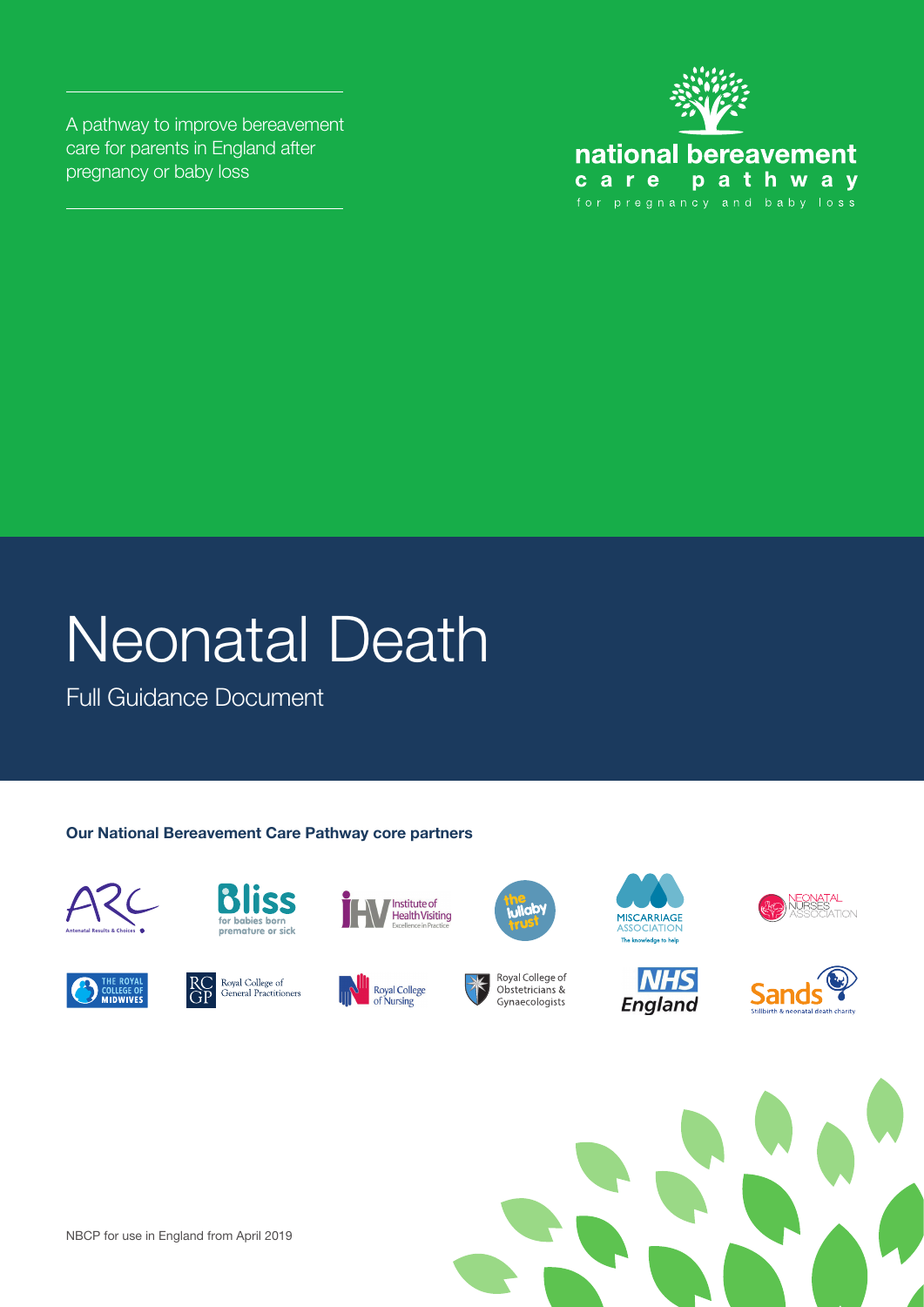# About the NBCP

The National Bereavement Care Pathway, led by a multi-agency Core Group of baby-loss charities and professional bodies, has been developed in order to improve bereavement care, and reduce the variability in bereavement care, for families suffering the loss of a baby through miscarriage, ectopic pregnancy and molar pregnancy, termination for fetal anomaly, stillbirth, neonatal death or sudden and unexpected death in infancy up to 12 months.

The project provides a dedicated, evidence-based care pathway with guidance for professionals delivering bereavement care to parents and families. As its name infers, it is a national project, although at this stage its scope is limited to England and not the devolved nations.

This booklet, developed for healthcare professionals working with bereaved families, relates to one of the five pathways which have been piloted in 32 sites and independently evaluated, the report for which can be found on the website below.

For further information, please see www.nbcpathway.org.uk

"Parents don't need protecting; they need the chance to be

parents, provide their child dignity and create memories."

**(Quote by bereaved parent, 2017)**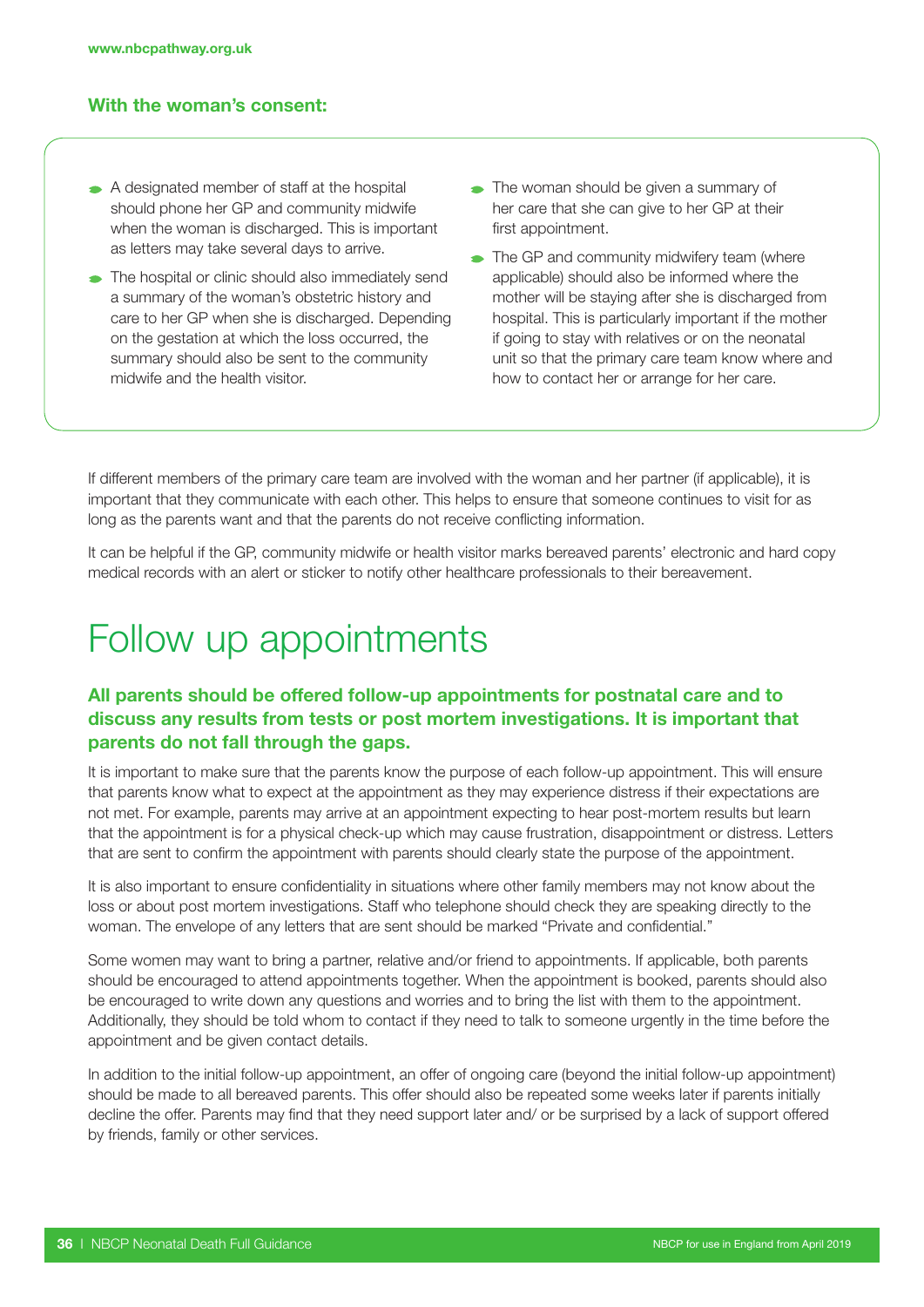Follow-up appointments may take place at home, in the GP's surgery or at the hospital. *Some parents may find it too distressing to go back to the place where their baby died. If this is the case, arrangements should be made for follow-up appointments to take place in another suitable setting or outside normal clinic hours.* Bereaved parents should not have to sit with other mothers with healthy babies or attend an appointment in an antenatal or postnatal clinic.

### Discussions at follow up appointments

Parents often have very high expectations of follow-up appointments. They may be hoping for clear answers about why their baby died that will help them make sense of what has happened. If it is not possible to provide these answers, healthcare professionals should acknowledge that this may be difficult for parents and recognise any emotions that parents may feel.

While parents should be told the purpose of an appointment or visit, it is always important to avoid imposing a set agenda and to respond to the woman's and (where applicable) her partner's needs. Some examples of things parents may want from follow-up appointments may include:

- $\bullet$  To ask questions about what has happened and to check their understanding of the information they were given at the hospital.
- $\bullet$  To discuss the events surrounding the pregnancy loss or baby's death so that they can clarify and confirm what happened.
- $\bullet$  To discuss how they are feeling. It is important to ask parents how they feel and to offer them an opportunity to talk. Grief should not be treated as a mental health concern but parents should also be assessed for mental health problems that may be compounding their grief.
- Help in preparing questions for their consultant or GP.
- Suggestions about dealing with the reactions and questions of other family members (for example, other children, their partner, grandparents, a pregnant relative, etc.), friends and neighbours.
- **Information and advice about registration** and certification.
- Help with decisions about and arranging a funeral for their baby.
- Advice about sex and contraception.
- $\bullet$  To discuss the timing of another pregnancy, their chances of having a live healthy baby and how they can reduce or manage any risks. They may also want to talk about any related implications for any existing children.
- $\bullet$  To discuss concerns about coping with anxiety in another pregnancy or the possibility of never having a child.
- $\rightarrow$  Information about local or national support organisations.
- Advice about parental leave and claiming benefit payments.
- Advice about coping with or returning to work, including what to say to colleagues and how to deal with their reactions.
- Advice about bereavement counselling that is available to parents and other family members.
- Referral for further investigations including genetic counselling. If they do not want genetic counselling immediately, they should be told how to access these services at a later date.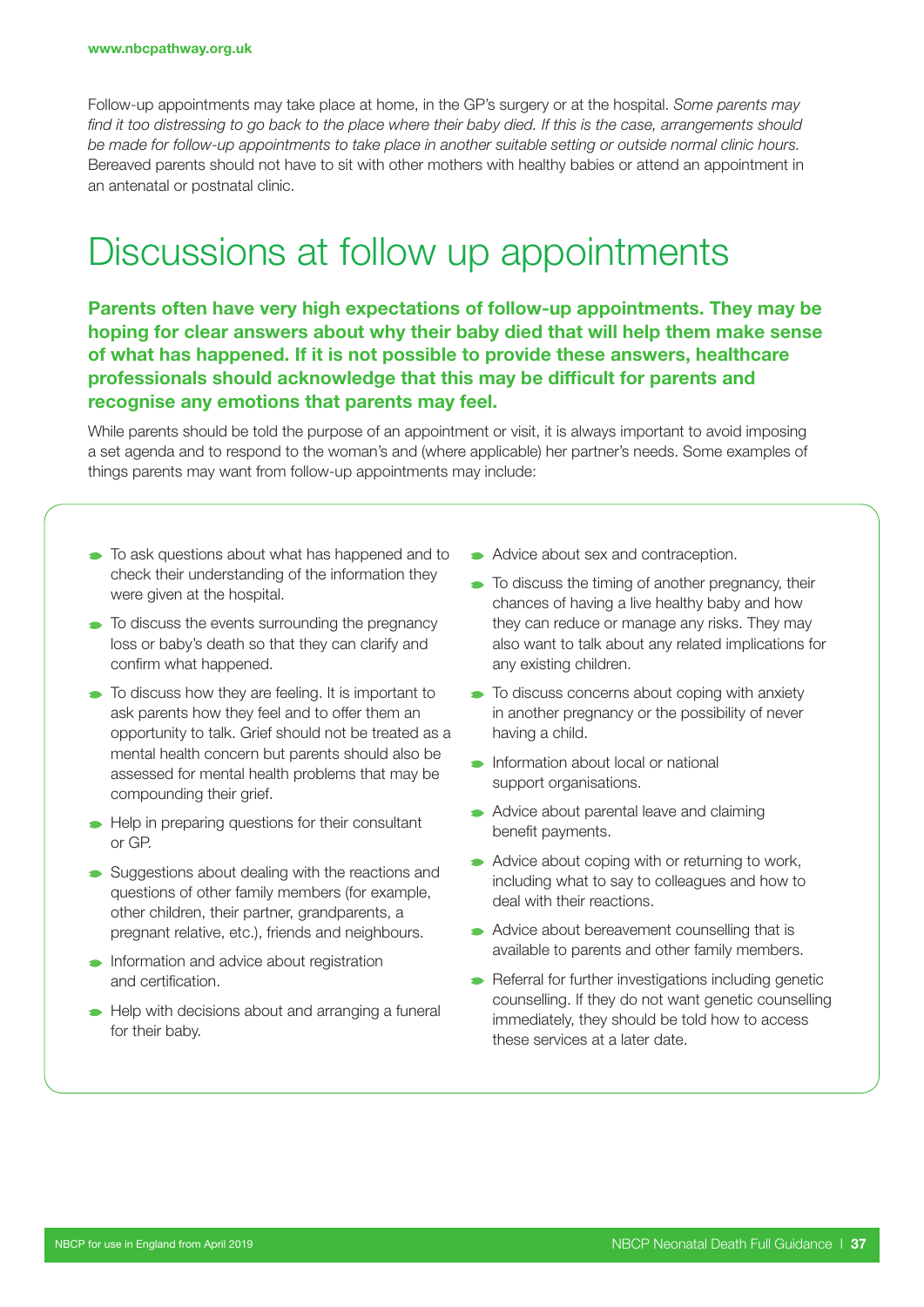At the end of the appointment, parents should be told whom to contact if they have further questions, problems or worries. They should be given a named contact and a telephone number and/or email address for that person. In some cases it may be appropriate to offer another appointment. Also, a written summary of the discussion should be sent to the woman, her GP and to the referring hospital if appropriate. They should also be offered information about relevant local and national support organisations.

### Feedback and review

#### Parent feedback

The majority of bereaved parents want to give feedback about the bereavement care they received when their baby died and feel it is appropriate for them to be sensitively asked about the care they received.

Good feedback mechanisms provide parents with opportunities to inform service improvements and feel listened to. Receiving feedback from parents in a structured and supported way gives room for reflection and learning and also promotes the sharing of best practice.

When parents have had a good experience of care at this often very difficult time, it can be important for the staff who cared for them to know that the care they provided was beneficial.

"We would have liked to have fed back how grateful we were for the time they gave us and how understanding they were." Parent, Sands Survey 2016

Conversely, it may feel difficult to listen to parents who didn't receive optimal care. It is important that staff are supported to do this so that they are able to listen to parents in these circumstances. This feedback allows for reflection and learning and promotes service improvements.

All feedback from parents should be taken as an opportunity to learn and develop bereavement care services.

Before implementing a feedback mechanism for bereaved parents, it is important to have the correct structures, policies and procedures in place to ensure appropriate use of the information collected.

The Perinatal Mortality Review Tool is now fully rolled out and can be accessed here: https:// www.npeu.ox.ac.uk/pmrt.

"Preparing the framework or wider infrastructure for receiving feedback is essential to ensure that improvements are made in a sustainable way. Feedback may uncover common themes that need to be addressed, or issues may arise from a smaller number of respondents which provides valuable insight. As well as ensuring an effective feedback mechanism for improvement it is also important to celebrate positive feedback when things are done well." Maternity Bereavement Experience Measure, p8.

Reviewing the death of every baby in a standardised, high quality way is important. There are multiple review processes. Parents should be invited to be involved in all reviews regardless of country, system or specialty. Parents should be offered the opportunity to give their questions, concerns and perspectives of care to the review panel. You need to be flexible about how and when this is done.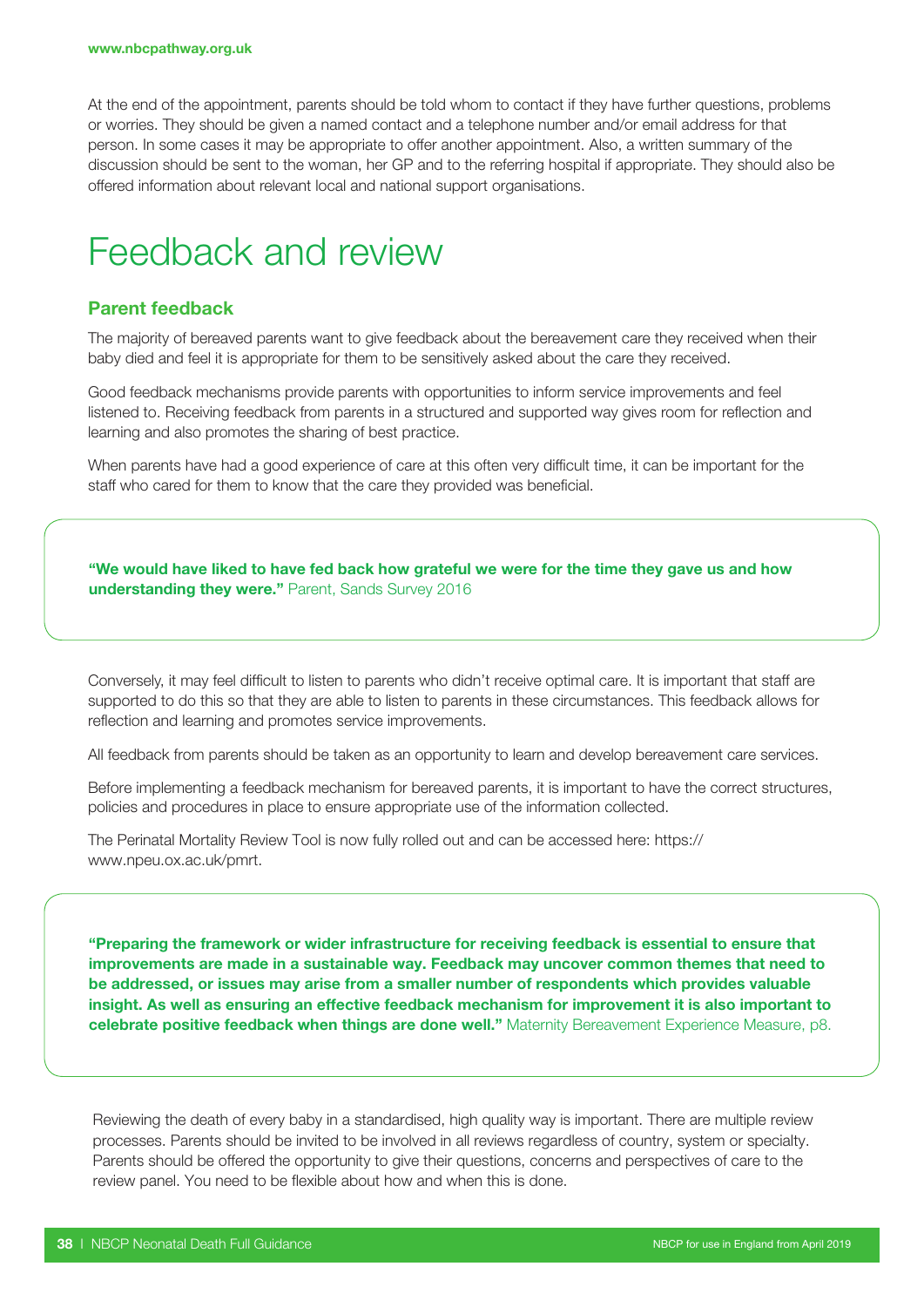The parents' perspective may add to the clinical picture. Understanding what happened may impact the parent's grieving and the narrative they share with family and friends for the rest of their lives. Parents must be informed of review outcomes, whether or not they wanted to be involved in the process.

### Emotional support

#### Ongoing emotional support

The grief experienced by a parent when a baby dies cannot be predicted by the gestation or the type of loss they have experienced. Both immediate and long-term follow-up care and emotional support should be available to all parents who experience a pregnancy loss or the death of a baby.

Good communication between staff and healthcare teams is essential to providing good bereavement care and ensuring appropriate continued emotional support is available.

Policies should be in place to ensure that there are efficient processes for keeping all staff informed (with a woman's consent) about a pregnancy loss, a diagnosis of a fetal anomaly or the death of a baby and any treatment or care that has been received or decided upon. These policies should be developed and agreed to by primary and secondary care staff.

If a woman consents, it is important that her medical notes are appropriately marked to alert all primary and secondary care staff that her baby has died. This is to ensure sensitive communication when contact is made, and flag the need for ongoing emotional support.

Services should be accessible to parents from different backgrounds and systems and standard practices should not discriminate against parents. Services should be flexible so that they can be adapted wherever possible to meet the needs of all parents.

Before leaving the clinical care environment parents should be offered information about the emotional support available to them through their care provider and otherwise.

#### Staff should flag with families:

- Chaplaincies that should have contacts with religious and spiritual advisers of all local faiths and spiritual organisations.
- A contact to provide ongoing emotional support via the care provider (for example, a bereavement lead or community midwife).
- **Counselling services available via the care provider.**
- Access to counselling and further support via secondary care (for example, GPs and health visitors).
- National and local support organisations.

Staff should communicate with parents about the difficult emotions they might experience, and reassure them that it is okay and normal to not feel okay. Parents should be reassured that they can be in touch with their healthcare team if they need further support and should be given a contact name and number for this purpose.

The death of a baby will be experienced differently by each parent. There might be recognisable themes, but staff should not make assumptions about how a parents is feeling at any point, or about what they may need in terms of ongoing support.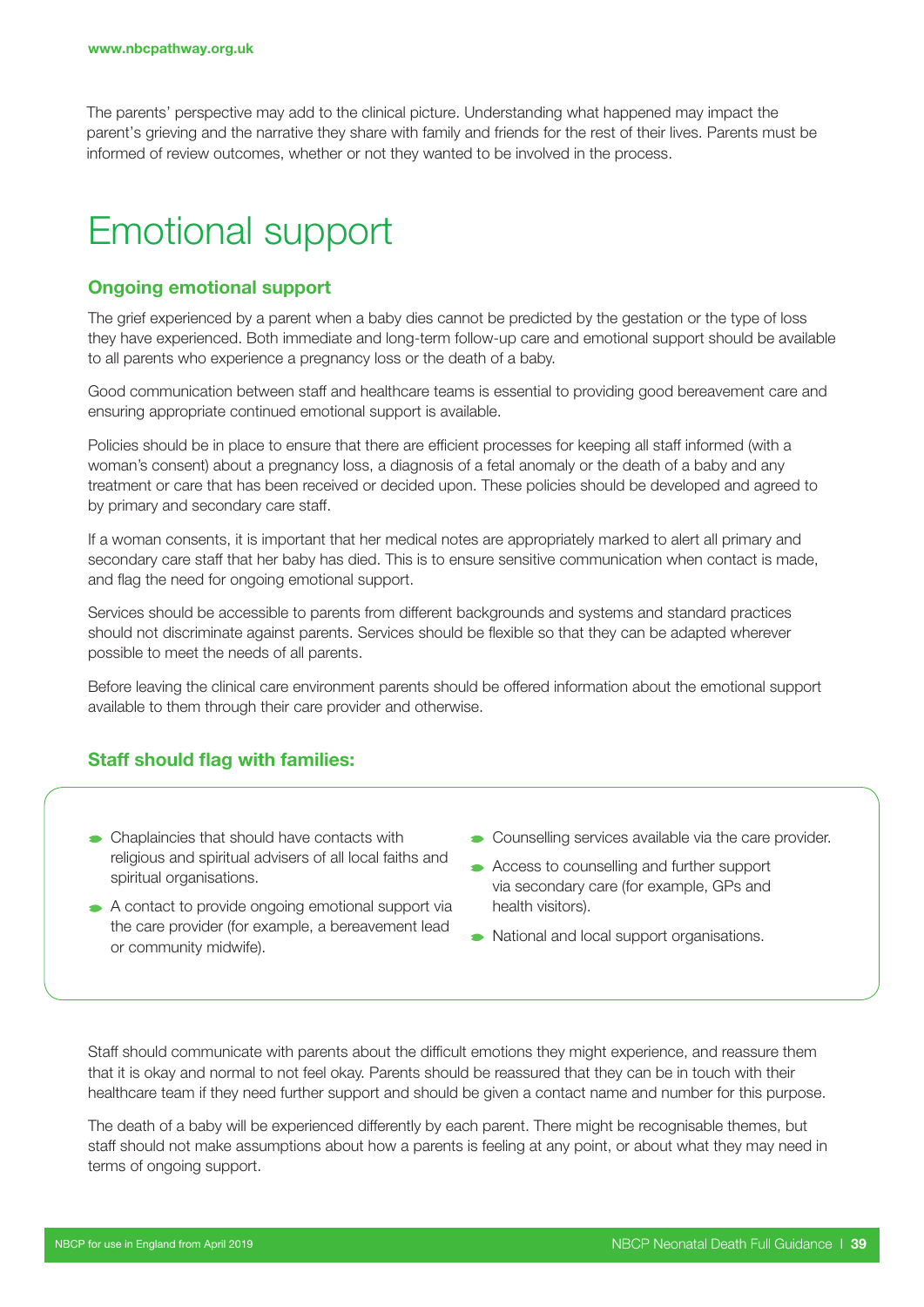#### Mental health

Policies and practices should be in place to offer bereaved parents ongoing follow-up care, further assessment and treatment for mental health problems.

Mental health assessment and treatment should be offered to women as well as their partners, other children and family members (where applicable) after any type of baby loss.

Sufficient time must be available in follow-up appointments with bereaved parents to enquire about their emotional well-being and offer assessments for mental health conditions where necessary.

Good communication is crucial between staff and healthcare teams regarding parents who may be at risk of developing or who have been diagnosed as having mental health problems after a baby loss.

#### Subsequent pregnancies

Parents should be offered continuity of carers during pregnancies, labour and birth that they experience following a loss. The option of having their notes clearly marked may also help to ensure that parents do not need to explain their situation repeatedly. For example, staff might label parents' notes with the Sands Teardrop Sticker.

Ensuring that there is good communication between staff (including across teams and departments) is essential in subsequent pregnancies. All staff who care for bereaved parents in subsequent pregnancies should be wellinformed about parents' history so that they can respond sensitively to any anxieties or concerns that parents may express.

### Another pregnancy

#### Parents should feel well supported in any pregnancy following a pregnancy loss and the death of a baby. All staff in primary and secondary care settings seeing bereaved parents before, during and after a pregnancy following a loss must be aware of and acknowledge the potential difficulties and challenges these parents might face.

All staff who care for bereaved parents in subsequent pregnancies should be well-informed about the parent's history so that they can respond sensitively to any anxieties or concerns the parents may express.

Offering parents continuity of carers and the option of having their notes clearly marked (Neonatal Pathway Appendix A11) may help to ensure that parents do not need to explain their situation repeatedly.

If the baby who died had a medical or genetic condition that could affect subsequent babies, the chance of another loss may feel too difficult for some parents to consider. Some parents will decide not to try for another baby for other reasons. Other parents may not be able to conceive again.

#### It is important to:

- **Example 2** Listen to and acknowledge parents' fears and concerns.
- Support parents to make informed choices around if/when to try for another baby.
- Outline any additional antenatal support offered.
- Be clear about the available support from staff and other organisations.
- **Familiarise yourself with the parent's notes.**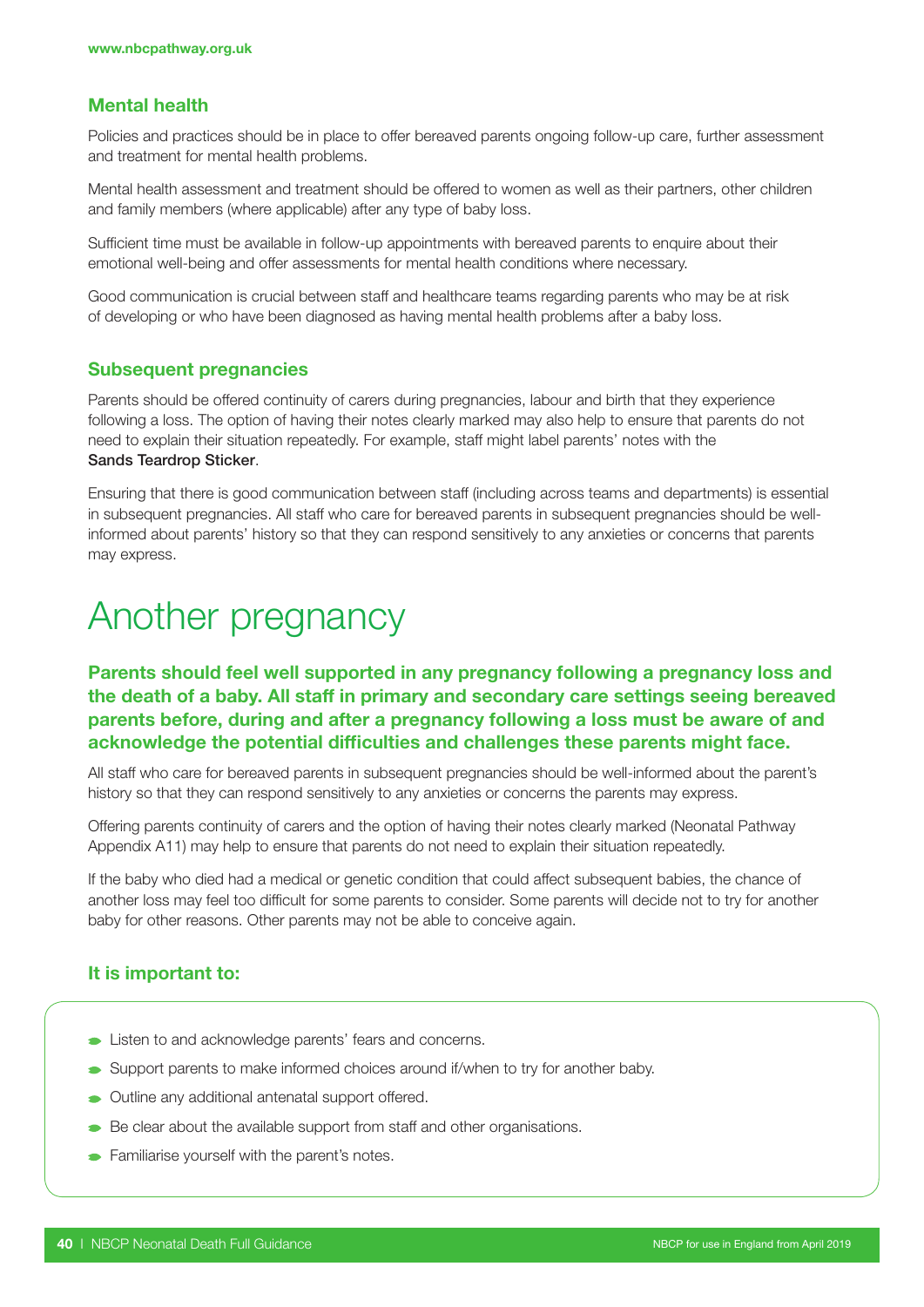#### It is important not to:

- **•** Offer false reassurances to parents about having a healthy baby.
- **Minimise parents' previous experiences and current concerns.**
- Make assumptions about how a parent might feel at any stage.
- Assume parents attended antenatal classes in previous pregnancies.
- Exclude fathers, partners, family/support individuals.

#### Pre-conception care

The timing of subsequent pregnancies, the risks involved, concerns about their ability to conceive, sexual difficulties and the chances of having a live, healthy baby may be some of the concerns for parents who are thinking about becoming pregnant again. Parents may need an opportunity to discuss their concerns with healthcare staff before trying to conceive.

Some bereaved parents will want to discuss what, if anything, they can do to prevent another loss.

Having experienced a previous loss, many parents will have been in touch with other bereaved parents and heard about their experiences too. This may increase anxiety around situations that were not relevant to their own experience.

#### Antenatal care

Antenatal care in subsequent pregnancies may involve offering parents extra antenatal appointments, screening options, scan appointments and/or opportunities to discuss an antenatal care plan and birth preferences. It is important to stress that it will not safeguard against any subsequent loss. If there is a specific condition that doctors are aware of and are screening for extra testing will be part of the patient's care.

Staff should allocate extra time for these appointments. Parents should also be able to bring another support person to attend these appointments with them.

It is crucial that there is good communication between staff providing antenatal care for parents in a subsequent pregnancy so that parents do not have to retell their story if they do not wish to do so.

Some parents may welcome more frequent contact with healthcare staff during subsequent pregnancies and will want all available screening and diagnostic tests. Many parents, however, may not need or want extra care. Parents should have the contact details for a named contact in case they have any concerns.

Some parents may find additional appointments, screening and tests stressful and decline some or all of this care. Staff should explain the reason why parents have been offered additional tests or checks. However, parents' decisions about care should be respected.

Parents should be offered regular contact with staff, emotional support and screening for mental health difficulties.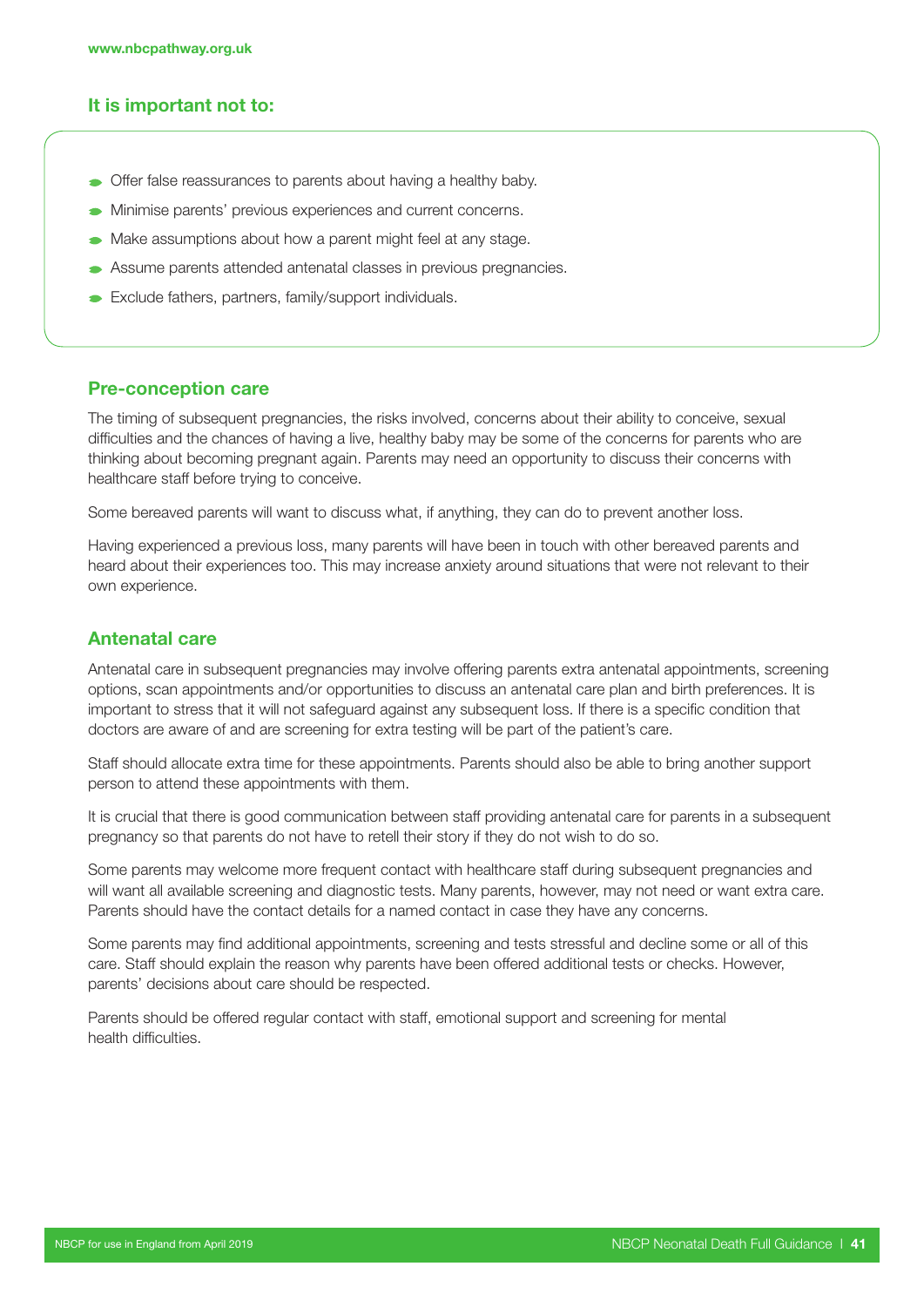"She was pregnant… again. What should have been fantastic news filled me with sheer terror. I did not know if I could go through this again." Father

"When I got pregnant after 8 months, I wanted to be delighted but I didn't dare let myself in case all our hopes were dashed again." Mother

It is never possible to predict how individual parents will feel during subsequent pregnancies. For some parents, the main feelings during another pregnancy may be grief, anxiety and distress. These feelings may surface in all subsequent pregnancies.

One of the most important things that staff can offer parents is sensitive support to help them deal with the range of feelings and worries that they have.

Certain stages, events or dates during the pregnancy may be particularly difficult for parents, depending on what happened during the previous pregnancy. For example, parents may be very anxious and distressed in the period leading up to the gestational week or date when the previous baby died or an anomaly was diagnosed. Some parents may feel less frightened after this point if all is well. Other parents may remain fearful until after the new baby is born or sometime after their birth for those who experienced the sudden unexpected death of their baby.

Some parents may worry that they will be unable to love the new baby or that they will be disloyal to the baby or babies who died by loving the new baby.

Parents may also worry about the effects of the fear and anxiety they are feeling on the well-being of this baby. It is important that staff acknowledge the validity of parents' concerns and take them seriously.

In addition to the mother, it is important to ensure that fathers and partners are offered support. Fathers and partners may wish to support the mother and may also want reassurance for themselves. Some fathers and partners may be reluctant to voice their fears in the mother's presence as they are concerned about distressing her. Staff should offer fathers and partners an opportunity to speak with staff on their own.

Some parents may try to protect themselves from feeling overwhelmed by fear and anxiety by distancing themselves from what is happening, either throughout the pregnancy or until the point at which they feel their baby is safe, which can be some time after birth depending on their previous experience.

Some parents may prefer to avoid discussing their emotions or previous loss with staff and try to focus on the practical tasks at hand. Other parents are grateful for opportunities to talk about their feelings and their baby or babies who died. Parents should be encouraged to discuss their feelings about their previous loss(es) with staff and be offered counselling or information about other support available.

It is important not to offer false reassurance as this may increase parents' sense of isolation and prevent them from talking openly about their fears. Staff should also be aware that statistical probabilities may not provide comfort for parents.

"I didn't want to love the baby I was carrying. I was so afraid that she would die as well and I knew I wouldn't be able to cope with the pain." Mother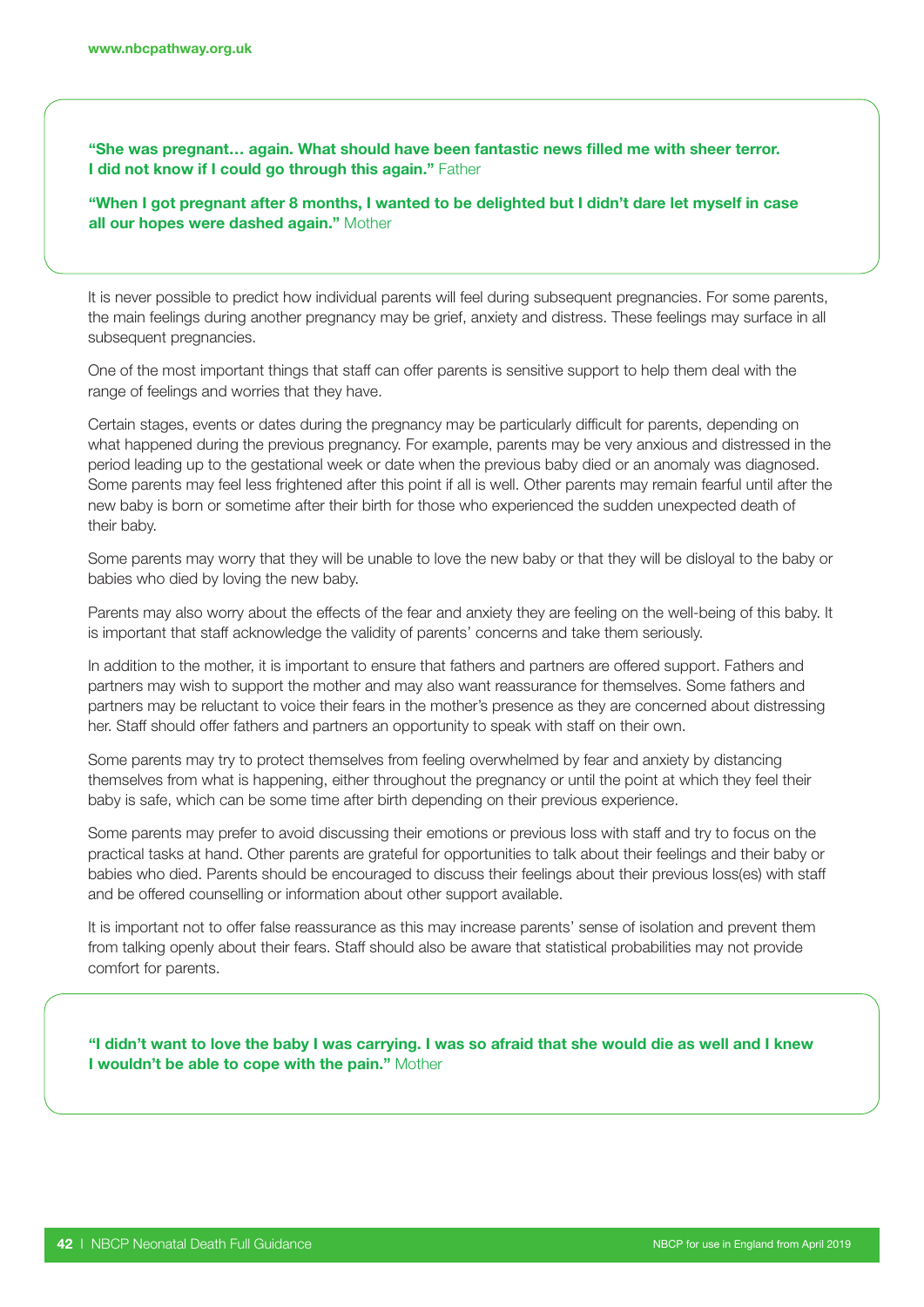#### Place of care

Parents who have a good relationship with staff in a particular hospital may want to return there for their antenatal care.

It is sometimes necessary to rebuild parents' trust. Rebuilding trust may be particularly needed if parents are unhappy about aspects of the care they or their baby received when their baby died.

Some parents may prefer to be cared for in a different hospital, GP or by different members of staff, even if their previous care was good. Parents may fear that traumatic memories will be triggered if they return to the place where their baby died or see staff who had cared for them at that time. Healthcare staff should refer parents to another unit or another consultant if requested.

At the first antenatal visit, each woman should be allocated a named midwife and consultant obstetrician. These practitioners should provide most of the woman's care throughout her pregnancy, birth and the postnatal period. They should also carefully read the woman's notes thoroughly before the first appointment and ask parents if it is okay to refer to the baby who died by name if one has been given. Depending on parents' wishes, it may be appropriate for both the named midwife and consultant to attend some appointments. In the case of sudden unexpected death, parents should be given information about the Care of the Next Infant (CONI) scheme run by the Lullaby Trust and the contact details or a referral to the appropriate health visitor or team.

#### Labour and birth

This may be the first labour and birth experience for this parent, depending on their previous experience. For other women, the birth of their previous baby may also have been when their baby died.

Staff should be prepared for parents' possible emotional reactions during labour and at the birth. Staff should be available to offer support if needed. Women should be aware that support is always available and know how to access staff members. It is also important that support is offered to any partners or birth supporters who are with the woman.

#### "I felt disconnected during the labour and just couldn't believe that everything would be OK." Mother

Some parents may be surprised and confused if they experience renewed grief for the baby or babies who have died, have mixed feelings or find life difficult when a healthy baby is born. Some parents may not feel they are able to love this baby immediately and it may take a while before they start to experience these feelings. Some parents may feel guilty if they love their new baby.

"My partner was disconnected during my pregnancy, but now our son is born, his dad looks at him every day and cries. He's a lot more emotional now than I am. This baby has really brought his grief out." Mother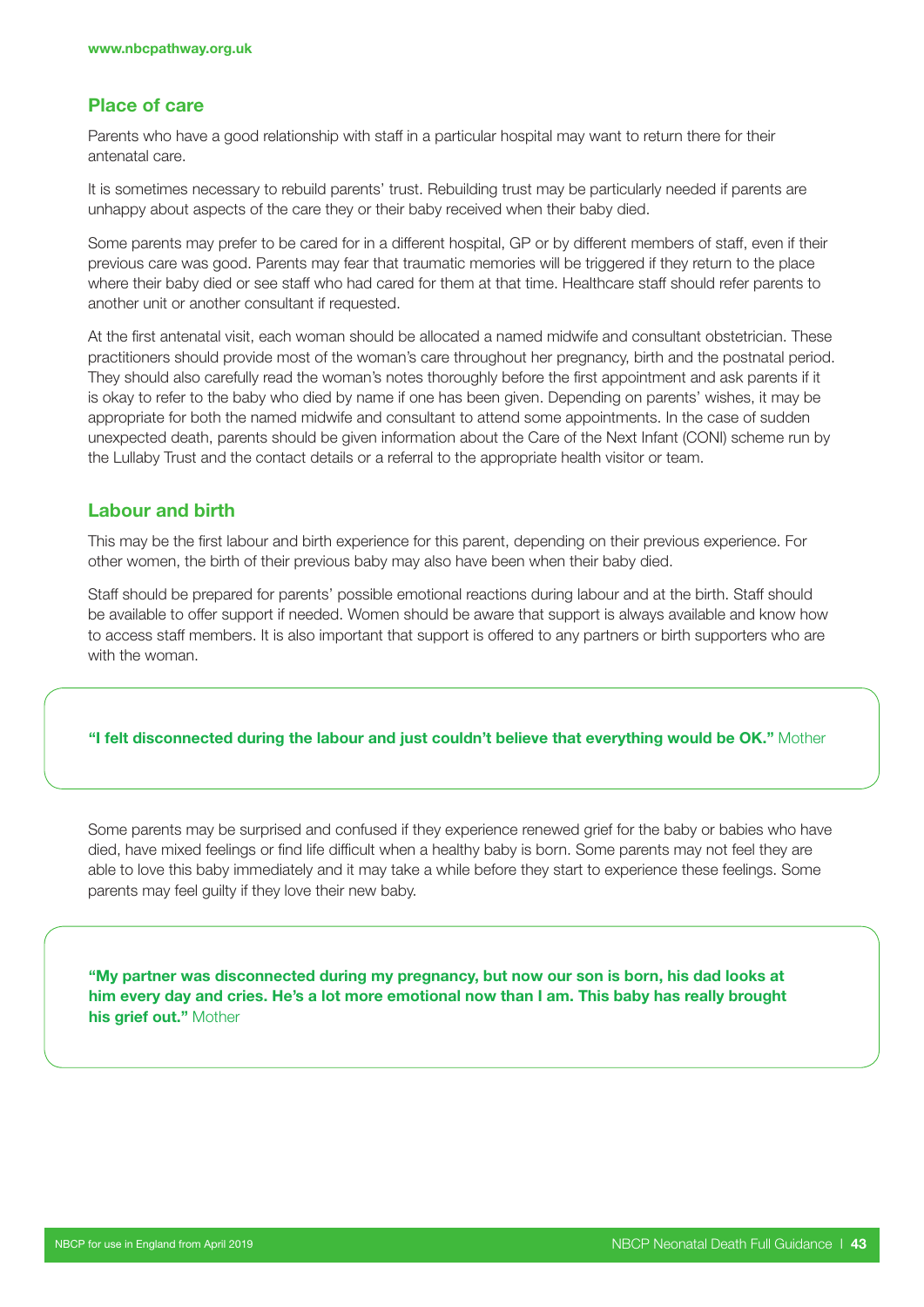#### Care in the community

Parents who experienced the sudden and unexpected death of their baby may not feel reassured by the birth of a healthy baby and anxiety may continue for some time after the baby is born. It is important to have structured support in place in the community for these parents.

Staff should offer sensitive support to parents after their baby is born. They should normalise parents' feelings and acknowledge that such feelings are shared by many parents and that they usually pass. If these feelings continue for long periods of time after the baby is born, staff should also offer parents a referral for specialist support.

Primary care staff or support groups may be able to offer parents longer-term support and an opportunity to discuss their ongoing concerns.

Parents may want to discuss how to talk about the baby who died with existing and subsequent siblings.

A few parents who go on to have another pregnancy, may experience the death of another baby. This can be deeply shocking and distressing for the parents and staff who are caring for them. These parents may need additional immediate and long-term support from staff.

### Staff care

#### When health and social care professionals are properly supported to provide high quality bereavement care, working with women and families experiencing the death of their baby can be special and rewarding.

There must be appropriate provision for staff support and training. It is also important that staff recognise they have a professional responsibility to access support and training when they feel they need it.

All staff should be supported practically and emotionally so they feel comfortable, confident and competent in this area of care.

#### **Training**

Often healthcare staff are expected to cope with distressing events and highly emotional situations without appropriate education and training. Undergraduate, postgraduate and in-service training and updating in bereavement care should be provided for all staff. Provisions should also be made to ensure that staff can be released for this training.

Training can help staff to feel more confident in the care that they provide and help to reduce staff stress. Support and training are essential to ensure staff well-being and avoid staff burn out.

Bereavement care training can help staff to develop skills in communicating more sensitively and empathetically with parents and increase their awareness of the needs of bereaved parents.

Good training and support for staff improves the quality of bereavement care offered to parents when a baby dies.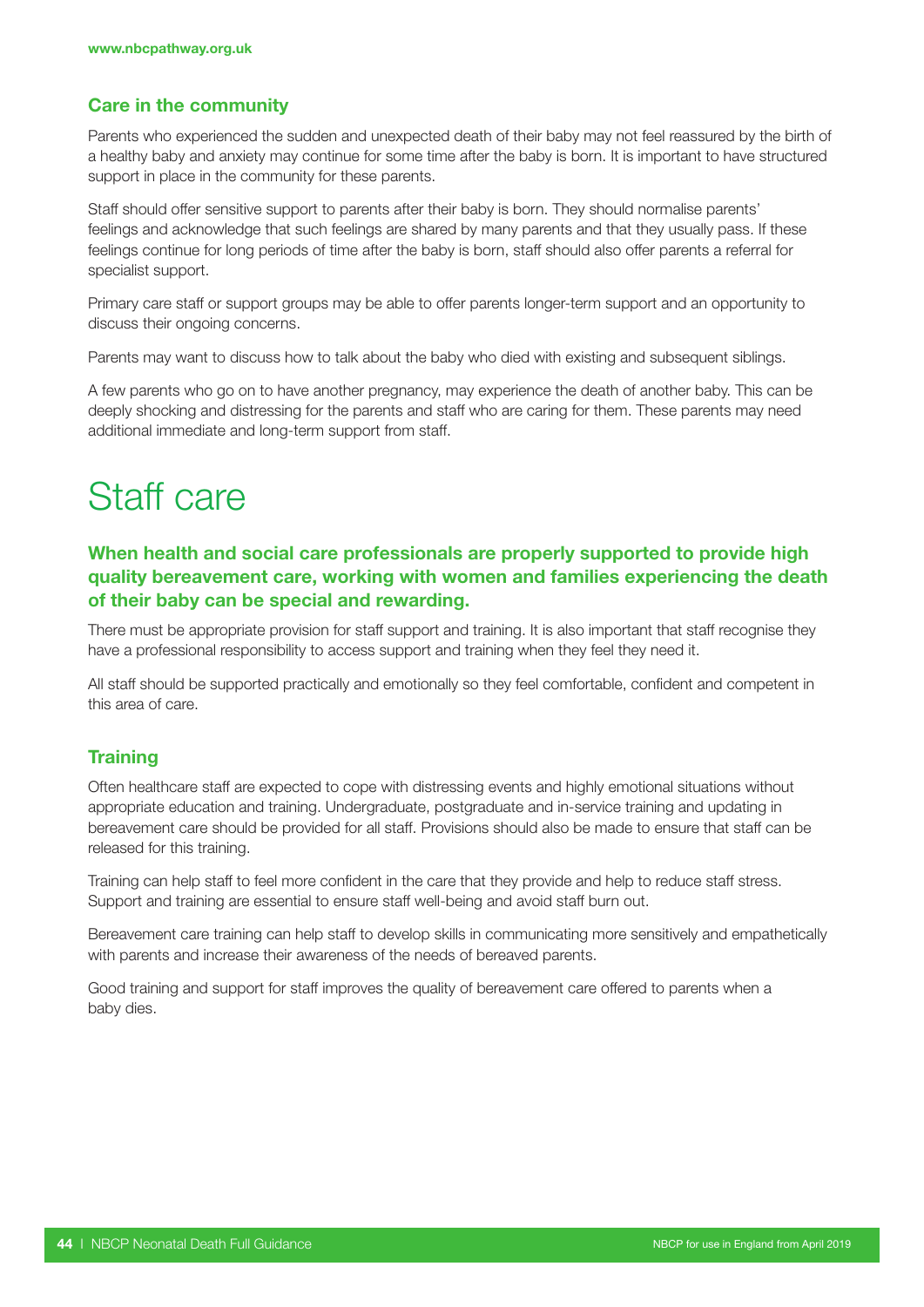#### Support

There are many reasons why it can be stressful and demanding to care for parents during a pregnancy loss or when a baby dies. These reasons will be individual and may include staff having to manage their own emotions following their own experience(s) of loss; a feeling of professional failure following a baby death and anxiety caused by wanting to 'get it right' knowing this is a difficult time for parents.

To provide parents with high quality, individualised care, staff must be well-supported and have time for breaks; an open and supportive work environment; opportunities to share stories and experiences and scheduled multidisciplinary debriefs and reviews. This applies to all members of staff – at all levels and in all disciplines, including all primary care staff who may have long-term relationships with the family and who may be working in greater isolation. This support for staff should be built into the systems in which they work.

The type and amount of support that staff need can vary depending on the individual and the situation. It is important to have different support options available for members of staff to use as they need.

Stigma and concerns about not appearing to be coping with their job may cause some staff to avoid coordinated professional counselling and this should be offered as a confidential service through the central hospital human resources team.

Managers and senior staff have a duty to provide encouragement, support and training for staff, to watch for signs of strain or difficulty in individuals and within teams and to facilitate discussion between colleagues, teams and centres.

Managers and senior staff should also make sure they themselves get support so they can support their staff.

#### Self-care

As well as organisational, systemic support structures, individual healthcare professionals also need to be mindful of attending to their own needs. Working long hours, shift work and working in often challenging environments and circumstances means that healthcare professionals need to think about what they need to do to look after themselves. This may include making sure they get enough sleep, eating healthily, exercising, relaxation, booking annual leave, watching a favourite film or spending time with a friend or on a hobby or in green space/outdoors.

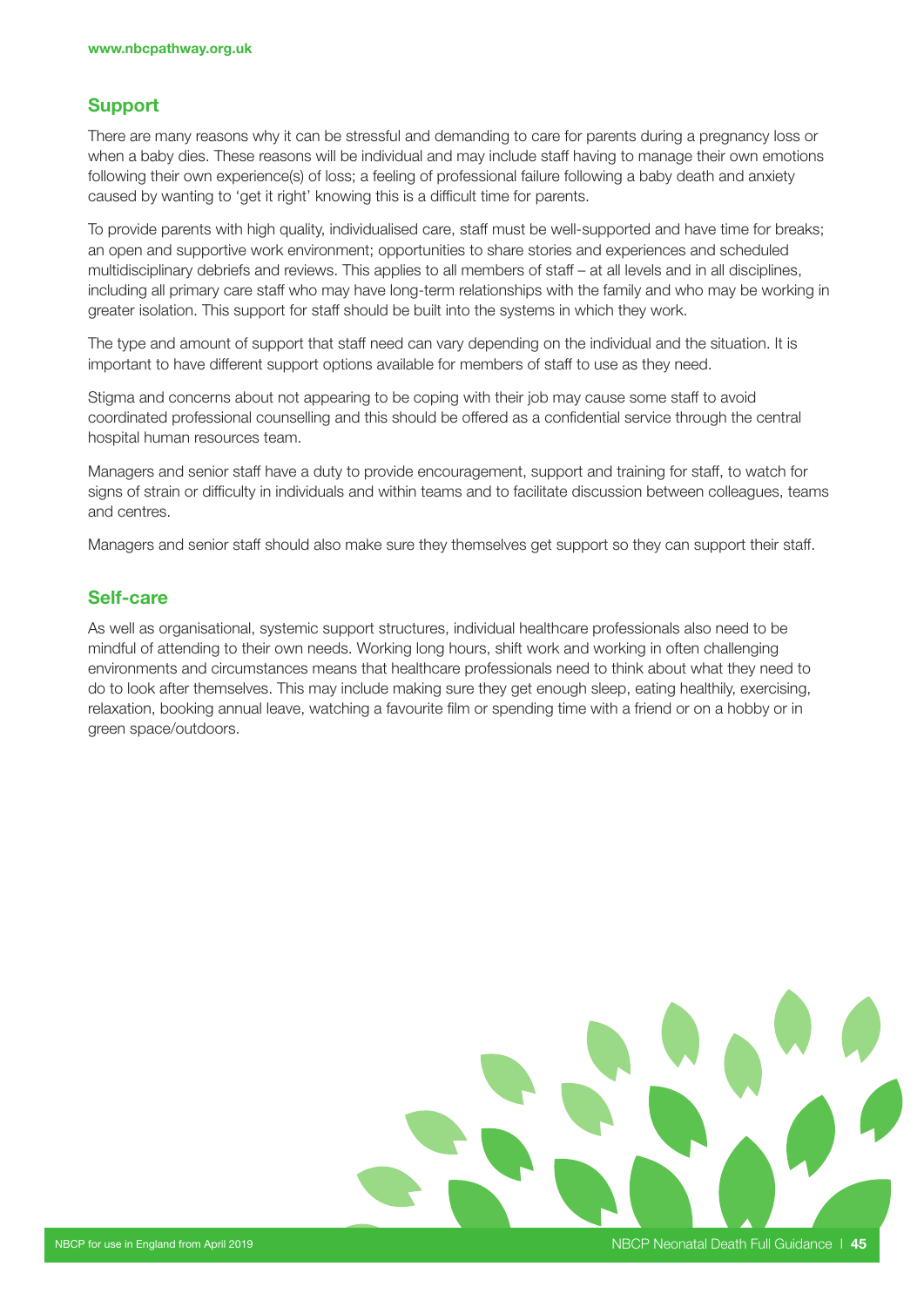### Further reading

Please make your suggestions in here – this is a further resources list, (not a reference list). Please include links to useful online learning, resources, papers, etc.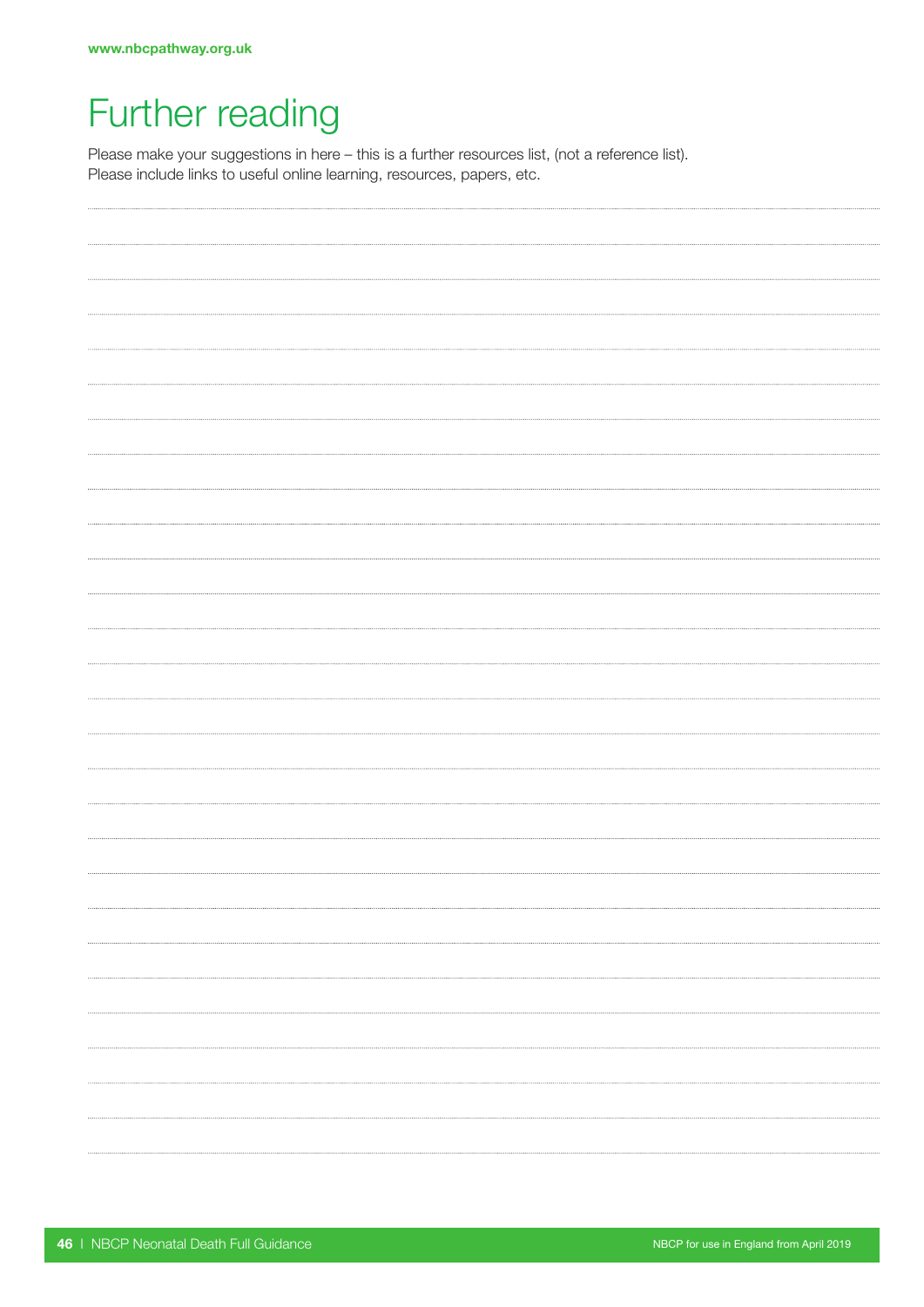### **Notes**

| <br> |
|------|
|      |
|      |
|      |
|      |
|      |
|      |
|      |